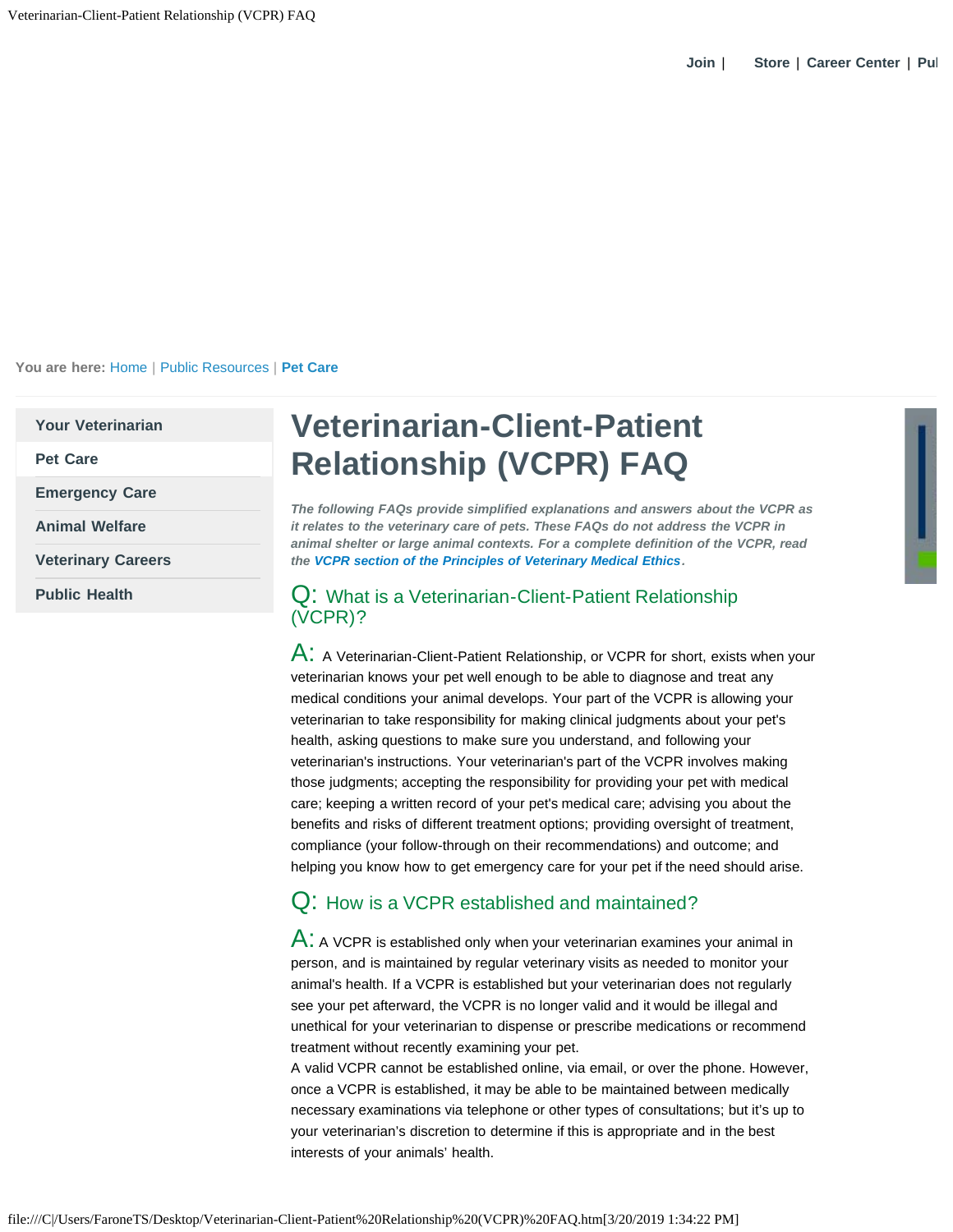#### Q: Why is a VCPR so important?

 $\mathsf{A}$ : For one, it's required by law in many states – in order for a veterinarian to diagnose or treat your animal, or prescribe or dispense medications, a VCPR must be in effect according to the state's Veterinary Practice Act (if you have questions about your state's Practice Act, contact your state **[veterinary medical board](https://www.avma.org/Advocacy/StateAndLocal/Resources/Pages/State-Legislative-Resources.aspx)**). Two, it's the best thing for your animal's health. Your veterinarian should be familiar with your animal's medical history and keep a written record of your animal's health so they can provide your animal with the best possible care. The AVMA's **[Principles of](https://www.avma.org/KB/Policies/Pages/Principles-of-Veterinary-Medical-Ethics-of-the-AVMA.aspx#III) [Veterinary Medical Ethics](https://www.avma.org/KB/Policies/Pages/Principles-of-Veterinary-Medical-Ethics-of-the-AVMA.aspx#III)** also requires a VCPR for a veterinarian to prescribe medication or otherwise treat an animal.

### Q: How can a VCPR be ended?

 $\mathsf{A}$ : You, as the client, can terminate a VCPR at any time by notifying the veterinarian. If your veterinarian chooses to end the VCPR, they should notify you and, if your animal has an ongoing illness, provide medical care until you have transitioned to another veterinarian.

#### Q: What does my veterinarian offer that an online source can't match?

 $A:$  Your veterinarian knows you and knows your animal(s), and this is critical to keeping your animal(s) healthy. For example, your veterinarian can customize a vaccination program to give your animal the best protection from disease and make sure that it isn't getting a vaccine it doesn't need. Vaccine and drug reactions, although uncommon, can occur, and your veterinarian is trained to recognize and treat them to minimize the chance that the reaction will become severe or even lifethreatening – you can't get that from a website!

Figuring out what's wrong with an animal is like solving a very complex puzzle – your veterinarian has to figure out how to fit all of the clues (pieces of the puzzle) together to solve it. Veterinarians have, on average, 8 or more years of college and in-depth veterinary school training to prepare them for this task. Their training makes it possible for them to thoroughly evaluate, diagnose and treat your animal's problem. Doing these things effectively involves thorough knowledge of your animal's body systems and how they function, as well as a familiarity with how medications and other treatments work and if any treatments interfere with others. Hands-on physical examination is incredibly valuable to your pet and can't be replaced by a phone conversation, web-based conversation, or email description.

**This information has been prepared as a service by the American Veterinary Medical Association. Redistribution is acceptable, but the document's original content and format must be maintained, and its source must be prominently identified.**



#### OTHER AVMA SITES

[National Pet Week](http://www.petweek.org/) [Animal Health SmartBrief](https://www.smartbrief.com/avma/index.jsp?campaign=avmafooter) [WebMD® Pet Health Community](http://exchanges.webmd.com/pet-health-exchange)